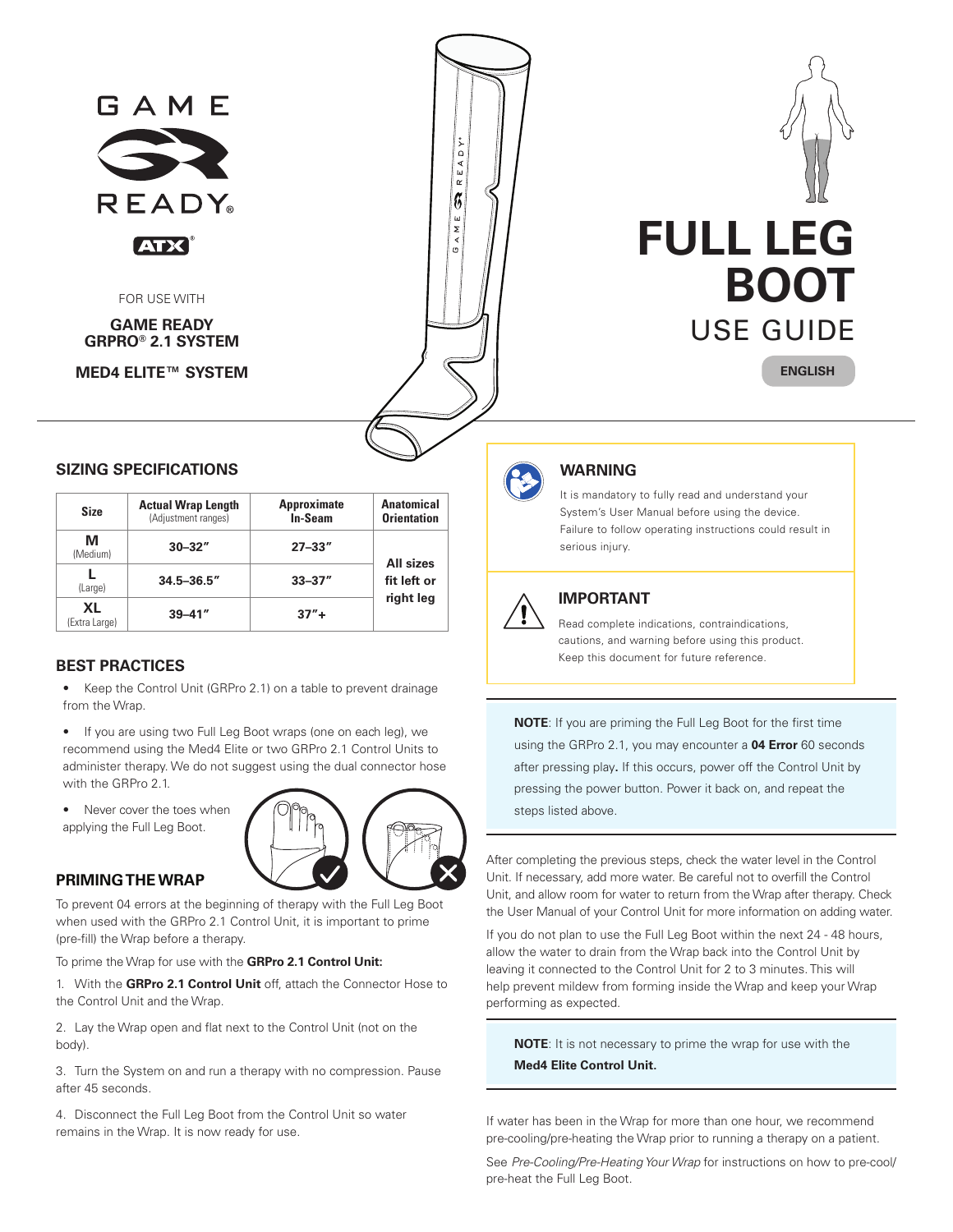# **PRE-COOLING/PRE-HEATING YOUR WRAP**

The Full Leg Boot is designed to deliver therapy over the entire leg and foot (except the toes). During a therapy, a large amount of water is being circulated through the Wrap. Pre-cooling/Pre-heating your Wrap will help to deliver the best therapy possible. From time to time, you may see the *actual* temperature deviate from the *target* temperature. This is normal.

#### **PRE-COOLING YOUR WRAP WITH GRPRO 2.1**

1. First, prime your Full Leg Boot. See *Priming the Wrap.*



2. With water in the Wrap, and the water level of your Control Unit at full, run a Cold Therapy with no compression for 5 minutes.

This will allow the temperature of the water in the Wrap to equalize with that of the water in the GRPro 2.1 reservoir.

Run a therapy as desired. Refer to the User Manual of your Control Unit.

#### **PRE-COOLING YOUR WRAP WITH MED4 ELITE**

1. Run a Cold Therapy with no compression for 2 to 3 minutes.

2. Once the actual reservoir temperature is within 2 - 3  $\degree$ F (1 - 2  $\degree$ C) of the target temperature, the Wrap can be applied.

3. Stop the current therapy. Apply the Wrap.



4. Run a therapy as desired. Refer to the User Manual of your Control Unit.

### **PRE-HEATING YOUR WRAP WITH MED4 ELITE**

- 1. Run a Heat therapy with No Compression for 2 to 3 minutes.
- 2. Once the actual reservoir temperature is within 2 3  $\degree$ F (1 2  $\degree$ C) of the target temperature, the Wrap can be applied.
- 3. Stop the current therapy. Apply the Wrap.



4. Run a therapy as desired. Refer to the User Manual of your Control Unit.

**NOTE**: Never exceed the upper and lower markers when adjusting the boot. The top edge should always be between the shortest and longest in-seam markers.

# **ADJUSTING THE IN-SEAM LENGTH**

The Full Leg Boot is designed to accommodate various in-seam lengths. **The Wrap comes ready to use with the standard length**. If needed, you may adjust the length to be either longer or shorter by following the steps below.



Align top edge of boot to this line to lengthen the in-seam length.



Align top edge of boot to this line to shorten the in-seam length.

### **TO SHORTEN THE WRAP (SHORTER IN-SEAM)**

hook & loop toward you as shown.

**TO LENGTHEN THE WRAP (LONGER IN-SEAM)**

1. Detach the hook & loop of the boot section of the Wrap so that the entire Wrap lays flat on the floor or table 2. Fold the boot section over so that the top edge aligns with the lower marker (see icon at left). This will add approximately 1" to the standard in-seam length. 3.Secure the boot in place by folding the top piece of

1. Detach the hook & loop of the boot section of the Wrap so that the entire Wrap lays flat on the floor or table.

2. Fold the boot section over so that the top edge aligns with the upper marker (see icon at left). This will subtract approximately 1" from the standard in-seam length.

3. Secure the boot in place by folding the top piece of hook & loop toward you as shown.

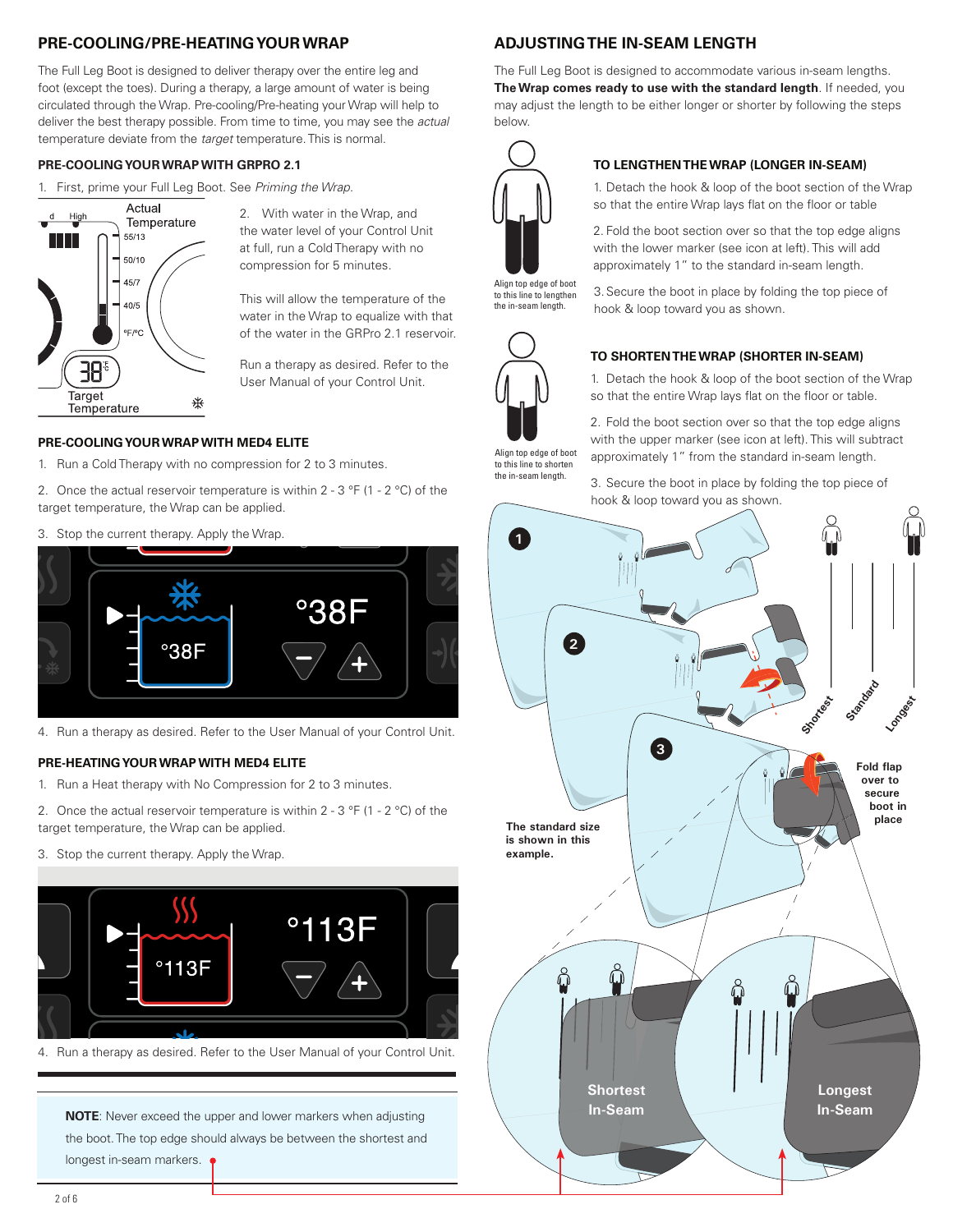# **FULL LEG BOOT WRAP APPLICATION**

Application of the Full Leg Boot should always be performed with the assistance of a second person. To prevent injury, never attempt to apply the Wrap to yourself.

Apply the Wrap with a uniformly close fit, ensuring there are no kinks which may impede water flow. Ensure the connector hose is placed to prevent the Wrap from folding or kinking at the hose inlet location of the Wrap.

**NOTE**: Always have the Wrap applied while either sitting or lying down with your legs straight.

The Full Leg Boot may be applied to either the left or right leg.



**8** To remove the Wrap, unhook the leg portion first, then unhook the foot portion. Set the Wrap away from the body.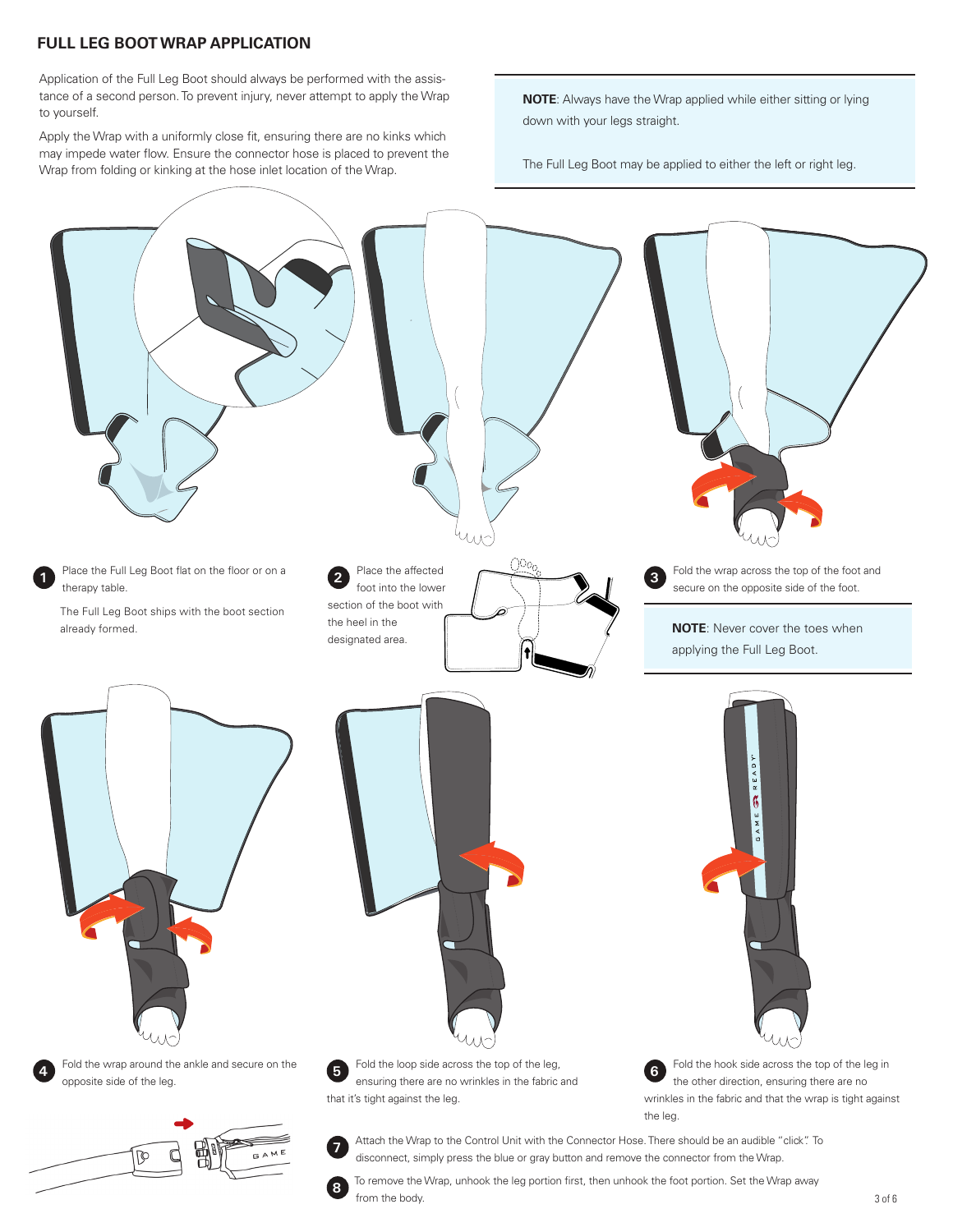# **GENERAL GRPRO 2.1 CONTRAINDICATIONS**

## **IMPORTANT**

READ THIS COMPLETE USE GUIDE AND GAME READY GRPRO 2.1 SYSTEM USER MANUAL AND/OR MED4 ELITE SYSTEM USER MANUAL INCLUDING INDICATIONS, CONTRAINDICATIONS, CAUTIONS AND WARNINGS BEFORE USING THIS PRODUCT!

#### **WARNINGS**

1. Follow the recommendations of your health care practitioner regarding the frequency and duration of use.

2. Improper placement or prolonged use of the Game Ready System or Med4 Elite System could result in tissue damage. During the course of therapy, patients should monitor the skin surrounding the treated region or the digits of the extremities of the treated limb for any burning, itching, increased swelling, or pain. If any of these signs present, or any changes in skin appearance occur (such as blisters, increased redness, discoloration, or other noticeable skin changes), patients are advised to discontinue use and consult a physician.

3. Game Ready Wraps are not sterile; do not place directly against open wounds, sores, rashes, infections, or stitches. The Wrap may be applied over clothing or dressing. A layer between Wrap and skin is recommended for all patients.

4. Game Ready Wraps are available in multiple configurations but are not intended for all possible physiologic uses. For example, the Ankle Wrap is not designed for use on the toes and the Back Wrap is not designed for use in the abdominal region.

5. To avoid potential damage to the Control Unit, do not use other manufacturers' Wraps with the Control Unit.

6. Use extra caution during the immediate postoperative period, especially when sedated or on any medication that could alter normal pain sensation. Check the skin of the treated region frequently and use mid-to-higher (warmer) temperature range settings or leave more time between treatments, if necessary.

7. Monitor the level of heat throughout treatment session. Caution should be used with the Med4 Elite System or any thermotherapy (Heat Therapy) device generating high intensity heat at 113°F or above. Check the skin of the treated region frequently and use mid-to-lower (cooler) temperature range settings or leave more time between treatments, if necessary.

8. The Med4 Elite System is not intended for use with numbing agents.

9. When using heat and rapid contrast therapy, skin should be protected in heatsensitive or high-risk patients, especially over regions with sensory deficits.

10. Heating of the gonads should be avoided.

11. Do not cover the toes with the Full Leg Boot.

#### **AVERAGE LIFE EXPECTANCY**

The life expectancy of Sleeves and Heat Exchangers will vary widely depending on frequency of use. Please reference chart below to determine when to replace product.

#### **Sleeve**

| Heavy Use (Clinic or training facility) 3 months   |  |
|----------------------------------------------------|--|
| <b>Heat Exchanger</b>                              |  |
|                                                    |  |
|                                                    |  |
| Heavy Use (Clinic or training facility)  12 months |  |

#### **WARRANTY INFORMATION**

**Sleeve:** In case of manufacturer defect, Sleeve may be returned within 7 days of purchase.

**Heat Exchanger:** 1 year from date of purchase. See warranty card included with Heat Exchanger.

|  |                                                                                                                                                                                                                               | $\mathsf{X}\xspace$ = Absolute Contraindication –<br>Therapy in these situations should                                                                                                                        | <b>THERAPY</b><br><b>MODE</b> |             |
|--|-------------------------------------------------------------------------------------------------------------------------------------------------------------------------------------------------------------------------------|----------------------------------------------------------------------------------------------------------------------------------------------------------------------------------------------------------------|-------------------------------|-------------|
|  | O)                                                                                                                                                                                                                            | not be used in patients:<br>$\mathbf{R}$ = Relative Contraindication $-$<br>Therapy for these conditions should<br>be used only under the supervision<br>of a licensed healthcare practitioner<br>in patients: | Cryotherapy                   | Compression |
|  | Who are in the acute stages of inflammatory phlebitis in<br>the affected region.                                                                                                                                              |                                                                                                                                                                                                                |                               | x           |
|  | vein thrombosis in the affected region.                                                                                                                                                                                       | Who have any current clinical signs suggestive of deep                                                                                                                                                         |                               | x           |
|  | Who have significant arteriosclerosis or other vascular<br>ischemic disease in the affected region.                                                                                                                           |                                                                                                                                                                                                                |                               | X           |
|  | Who have any significant risk factors or current clinical<br>signs of embolism (e.g. pulmonary embolus, cerebral<br>infarction, atrial fibrillation, endocarditis, myocardial<br>infarction, or atheromatous embolic plaque). |                                                                                                                                                                                                                |                               | x           |
|  | Who have a condition in which increased venous or<br>lymphatic return is not desired in the affected extremity<br>(e.g., carcinoma).                                                                                          |                                                                                                                                                                                                                |                               | x           |
|  | Who have decompensated hypertonia in the affected<br>region.                                                                                                                                                                  |                                                                                                                                                                                                                |                               | X           |
|  | Who have an open wound in the affected region (the<br>wound must be dressed prior to use of Game Ready).                                                                                                                      |                                                                                                                                                                                                                |                               | R           |
|  | Who have an acute, unstable (untreated) fracture in the<br>affected region.                                                                                                                                                   |                                                                                                                                                                                                                |                               | R           |
|  | Who are children under 18 years old or patients who<br>have cognitive disabilities or communication barriers,<br>whether temporary (due to medication) or permanent.                                                          |                                                                                                                                                                                                                |                               | R           |
|  | Who have a cardiac insufficiency or congestive heart<br>failure (with associated edema in the extremities or<br>lungs).                                                                                                       |                                                                                                                                                                                                                |                               | R           |
|  | Who have a localized unstable skin condition (e.g.,<br>dermatitis, vein ligation, gangrene, or recent skin graft)<br>in the affected region.                                                                                  |                                                                                                                                                                                                                |                               | R           |
|  | Who have erysipelas or other active infection in the<br>affected region.                                                                                                                                                      |                                                                                                                                                                                                                |                               | R           |
|  | Who have significant vascular impairment in the<br>affected region (e.g., from prior frostbite, diabetes,<br>arteriosclerosis or ischemia).                                                                                   |                                                                                                                                                                                                                | x                             |             |
|  | agglutinins).                                                                                                                                                                                                                 | Who have known hematological dyscrasias which affect<br>thrombosis (e.g., paroxysmal cold hemoglobinuria,<br>cryoglobulinemia, sickle-cell disease, serum cold                                                 | X                             |             |
|  | Who have Raynaud's disease or cold hypersensitivity<br>(cold urticaria).                                                                                                                                                      |                                                                                                                                                                                                                | R                             |             |
|  | Who have hypertension or extreme low blood pressure.                                                                                                                                                                          |                                                                                                                                                                                                                | R                             |             |
|  | Who have diabetes.                                                                                                                                                                                                            |                                                                                                                                                                                                                |                               |             |
|  | region.                                                                                                                                                                                                                       | Who have compromised local circulation or neurologic<br>impairment (including paralysis or localized compromise<br>due to multiple surgical procedures) in the affected                                        | R                             |             |
|  |                                                                                                                                                                                                                               |                                                                                                                                                                                                                |                               |             |

Who have rheumatoid arthritis in the affected region. **R**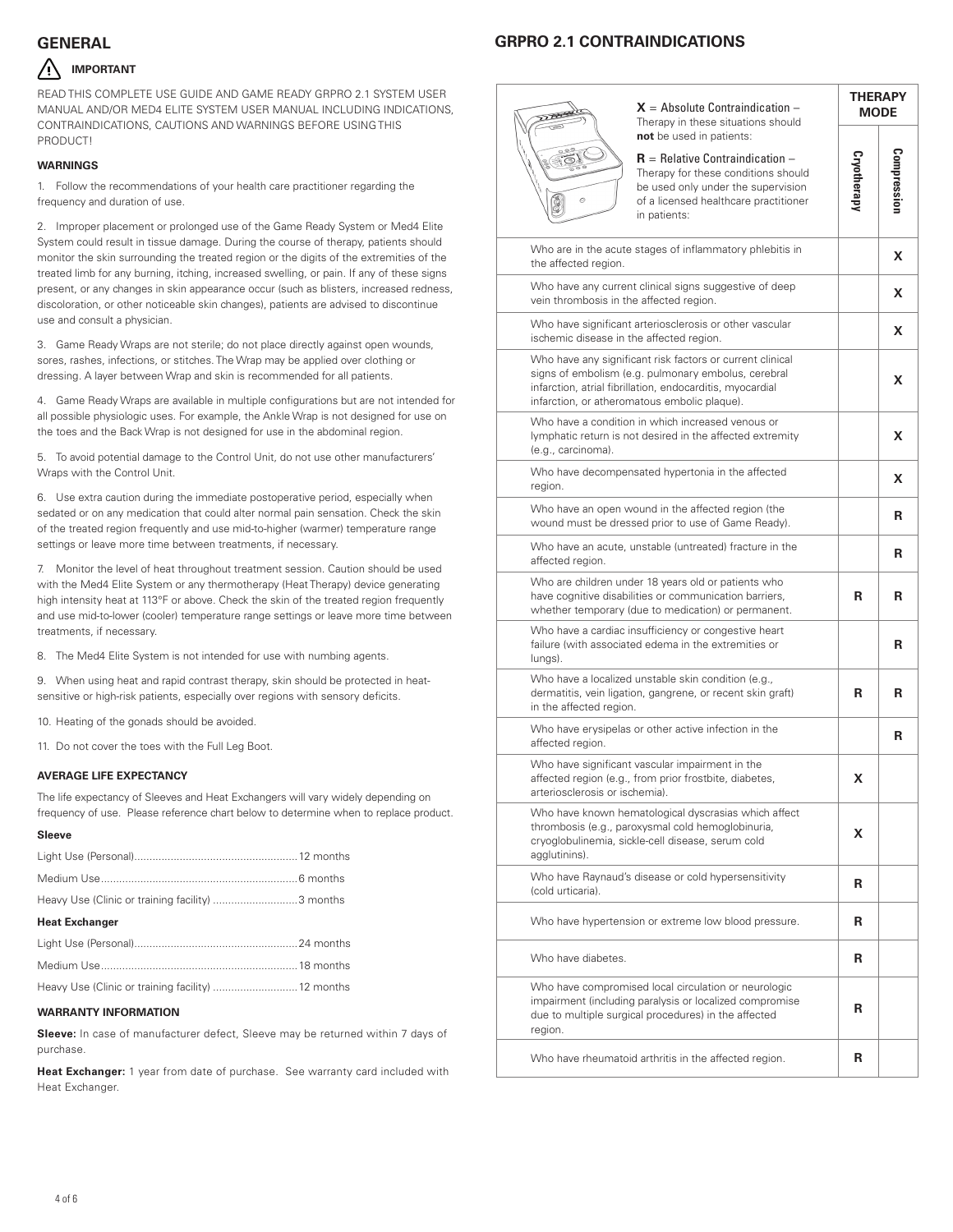# **MED4 ELITE CONTRAINDICATIONS**

 $\overline{a}$ 

|                                                                                                                                                                                                                                                                                           | <b>THERAPY MODE</b> |             |             |                       |
|-------------------------------------------------------------------------------------------------------------------------------------------------------------------------------------------------------------------------------------------------------------------------------------------|---------------------|-------------|-------------|-----------------------|
| $X =$ Absolute Contraindication –<br>Therapy in these situations should not be used in patients who have:<br>$R =$ Relative Contraindication $-$<br>Therapy for these conditions should be used only under the supervision of a<br>licensed healthcare practitioner in patients who have: |                     | Cryotherapy | Compression | <b>Rapid Contrast</b> |
| Current clinical signs in the affected region of significant peripheral edema (e.g., deep vein thrombosis, chronic venous insufficiency,<br>acute compartment syndrome, systemic venous hypertension, congestive heart failure, cirrhosis/liver failure, renal failure).                  | X                   | X           | X           | X                     |
| Significant vascular impairment in the affected region (e.g., from prior frostbite, arteriosclerosis, arterial insufficiency, diabetes,<br>vascular dysregulation, or other vascular ischemic disease).                                                                                   | X                   | X           | X           | X.                    |
| Known hematological dyscrasias that predispose to thrombosis (e.g., paroxysmal cold hemoglobinuria, cryoglobulinemia, sickle-cell<br>disease, serum cold agglutinins).                                                                                                                    |                     | X           | R           | X                     |
| Tissues inflamed as result of recent injury or exacerbation of chronic inflammatory condition.                                                                                                                                                                                            | X                   | R           |             | X.                    |
| Extremities with diffuse or focal impaired sensitivity to pain or temperature that prevent the patient from giving accurate and timely<br>feedback.                                                                                                                                       | X                   | R           |             | X.                    |
| Compromised local circulation or neurologic impairment (including paralysis or localized compromise due to multiple surgical<br>procedures) in the affected region.                                                                                                                       | R                   | R           | R           | R                     |
| Cognition or communication impairments that prevent them from giving accurate and timely feedback.                                                                                                                                                                                        | X                   | R           |             | X.                    |
| An acute, unstable (untreated) fracture in the affected region.                                                                                                                                                                                                                           | X                   |             | R           | X.                    |
| Local malignancy.                                                                                                                                                                                                                                                                         | X                   |             | R           | X.                    |
| Areas of skin breakdown or damage (damaged or at-risk skin) producing uneven heat conduction across the skin (e.g., open wound,<br>scar tissue, burn or skin graft). Any open wound must be dressed prior to use of the Med4 Elite.                                                       | X                   | R           | R           | X                     |
| Actively bleeding tissue or hemorrhagic conditions.                                                                                                                                                                                                                                       |                     |             |             | X.                    |
| Recently radiated tissues or areas affected by heat-sensitive skin diseases (e.g., eczema, psoriasis, vasculitis, dermatitis).                                                                                                                                                            |                     |             |             | X.                    |
| Localized unstable skin condition (e.g., dermatitis, vein ligation, gangrene, or recent skin graft) in the affected region.                                                                                                                                                               |                     | R           | R           | R                     |
| Any active local or systemic infection.                                                                                                                                                                                                                                                   |                     |             | X           | X.                    |
| Current clinical signs of inflammatory phlebitis, venous ulcers, or cellulitis.                                                                                                                                                                                                           | R                   | X           | X           | X.                    |
| A pregnancy.                                                                                                                                                                                                                                                                              |                     |             |             | X.                    |
| Any significant risk factors or current clinical signs of embolism (e.g. pulmonary embolus, pulmonary edema, cerebral infraction, atrial<br>fibrillation, endocarditis, myocardial infarction, or artheromatous embolic plaque).                                                          |                     | X           | X           | X.                    |
| A condition in which increased venous or lymphatic return is not desired in the affected extremity (e.g., lymphedema after breast<br>cancer or other local carcinoma and/or carcinoma metastasis in the affected extremity).                                                              |                     | X           | X           | X.                    |
| Raynaud's disease or cold hypersensitivity (cold urticaria).                                                                                                                                                                                                                              |                     | X           |             | X.                    |
| Hypertension, Cardiac failure, extreme low blood pressure, or decompensated cardiac insufficiency.                                                                                                                                                                                        |                     | R           | X           | R                     |
| Children under 18 years old                                                                                                                                                                                                                                                               |                     | R           | R           | R                     |
| Had recent toe surgery in the affected region.                                                                                                                                                                                                                                            |                     | R           | R           | R                     |
| Obtunded or with diabetes mellitus, multiple sclerosis, poor circulation, spinal cord injuries, and rheumatoid arthritis.                                                                                                                                                                 |                     | R           | X           | R                     |
| Decompensated hypertonia in the affected region.                                                                                                                                                                                                                                          |                     | X           |             | X.                    |